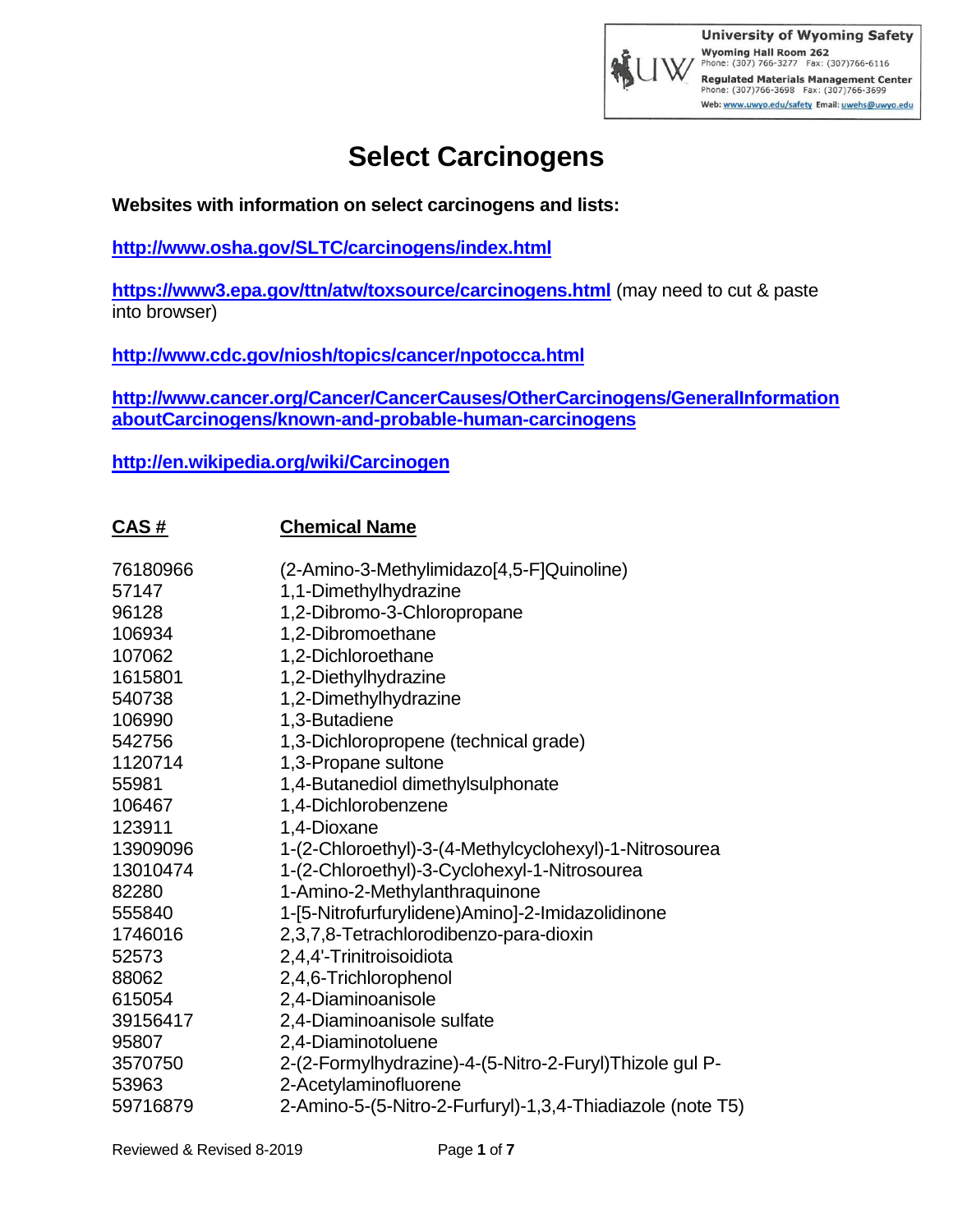

| 712685   | 2-Amino-5-(5-Nitro-2-Furyl)-1,3,4-Thiadiazole (note T6)                                   |
|----------|-------------------------------------------------------------------------------------------|
| 117793   | 2-Aminoanthraquinone                                                                      |
| 129157   | 2-Methyl-1-Nitroanthraquinone(uncertain purity)                                           |
| 75558    | 2-Methylaziridine                                                                         |
| 91598    | 2-Naphthylamine                                                                           |
| 79469    | 2-Nitropropane                                                                            |
| 28434868 | 3,3'-Dichloro-4,4'-Diaminodiphenyl ether                                                  |
| 91941    | 3,3'-Dichlorobenzidine-3,3'-Dichlorobenzidine and 3,3'-                                   |
|          | Dichlorobenzidine dihydr                                                                  |
| 119904   | 3,3'-Dimethoxybenzidine                                                                   |
| 119937   | 3,3'-Dimethylbenzidene                                                                    |
| 60153493 | 3-(N-Nitrosomethylamino)Propionitrile                                                     |
| 563473   | 3-Chloro-2-Methylpropene                                                                  |
| 101804   | 4,4'-Diaminodiphenyl ether                                                                |
| 101144   | 4,4'-Methylene bis(2-Chloraniline)                                                        |
| 838880   | 4,4'-Methylene bis(2-Methylaniline)                                                       |
| 101611   | 4,4'-Methylene bis(N,N-Dimethyl)Benzenamine                                               |
| 101779   | 4,4'-Methylenedianiline-4,4'-Methylenedianiline and its                                   |
|          | dihydrochloride                                                                           |
| 139651   | 4,4'-Thiodiamiline                                                                        |
| 64091914 | 4-(N-Nitrosamethylamino) 1-(3-Pyridyl)-1-Butanone                                         |
| 92671    | 4-Aminobiphenyl                                                                           |
| 95830    | 4-Chloro-Ortho-Phenylenediamine                                                           |
| 539173   | 4-Dimethylaminoazobenzene (note T3)                                                       |
| 60117    | 4-Dimethylaminoazobenzene (note T6)                                                       |
| 92933    | 4-Nitrobiphenyl                                                                           |
| 3031514  |                                                                                           |
|          | 5-(Morpholinomethyl)-3-[(5- Nitrofurfurylidene) Amino]                                    |
| 484208   | 5-Methoxypsoralen                                                                         |
| 3697243  | 5-Methylchrysene                                                                          |
| 99592    | 5-Nitro-O-Anisidine                                                                       |
| 602879   | 5-Nitroacenapththene                                                                      |
| 194592   | 7-H-Dibenzo [C,G] Carbazole-8-Methoxypsoralen (Methoxsalen)                               |
|          | plus UV radiation A-Alpha-C(2-Amino-9H-Pyrido [2,3-B] Indole                              |
| 75070    | Acetaldehyde                                                                              |
| 60355    | Acetamide                                                                                 |
| 79061    | Acrylamide                                                                                |
| 107131   | Acrylonitrile                                                                             |
| 23214928 | Adriamycin                                                                                |
| 3688537  | AF-2[2-(Furyl)-3-(5-Nitro-2-Furyl)Acrylamide]                                             |
| 1402682  | AflatoxinsAlpha-Chlorinated Toluenes                                                      |
| 134327   | Alpha-Napthylamine Aluminum Productions                                                   |
| 61825    | Amitrole Analgesic mixtures containing Phenacetin Androgenic<br>(anabolic) Steroid Armite |
| 7440382  | Arsenic                                                                                   |
| 1332214  | Asbestos                                                                                  |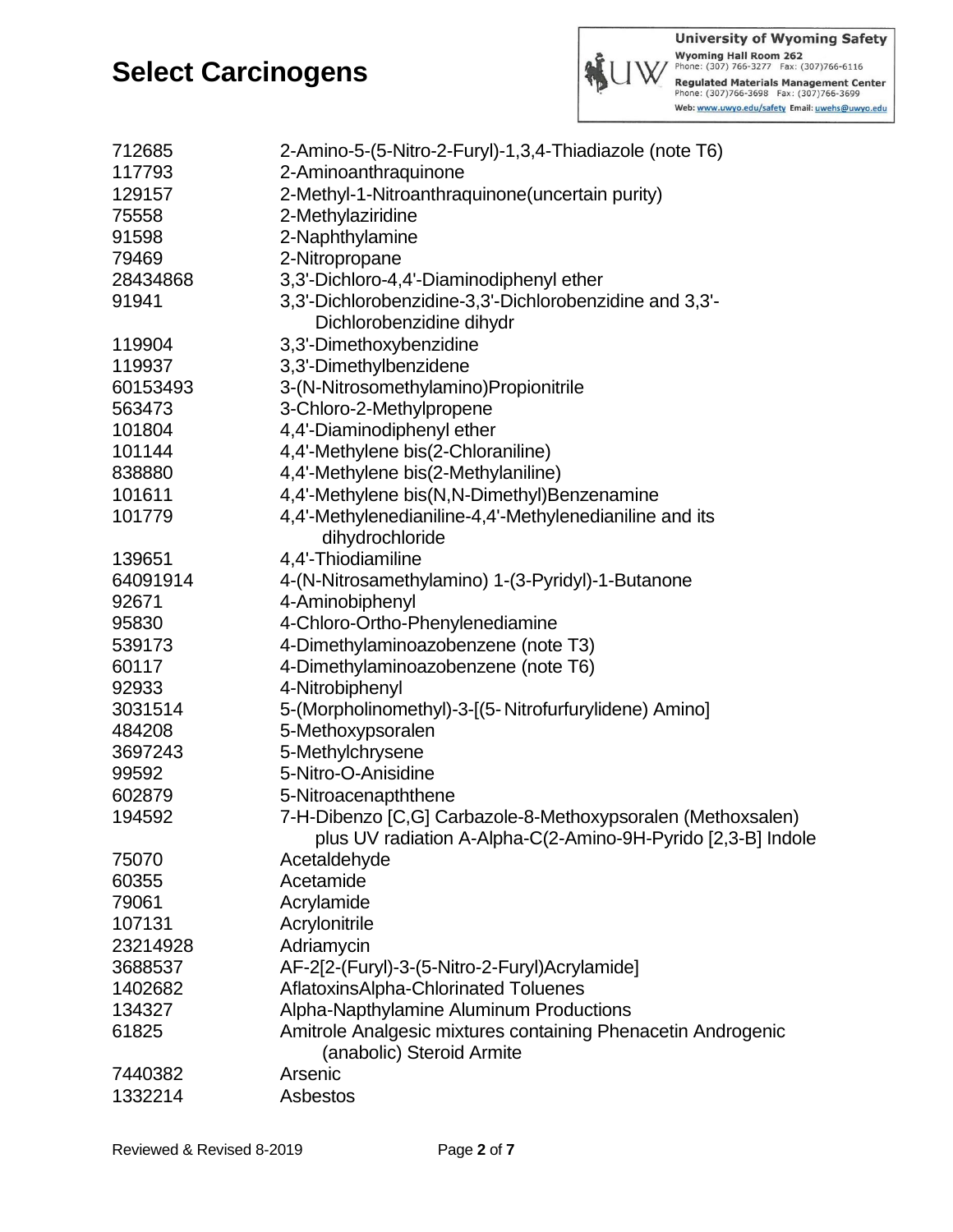

**University of Wyoming Safety** University of the Machine State Phone: (307)766-3277<br>Phone: (307) 766-3277 Fax: (307)766-6116<br>Regulated Materials Management Center<br>Phone: (307)766-3698 Fax: (307)766-3699 Web: www.uwyo.edu/safety Email: uwehs@uwyo.edu

| 492808   | Auramine                                                        |
|----------|-----------------------------------------------------------------|
| 115026   | Azaserine                                                       |
| 446866   | Azathioprine                                                    |
| 154938   | <b>BCNU</b>                                                     |
| 56553    | Benz [A] Anthracene                                             |
| 71432    | <b>Benzene</b>                                                  |
| 92875    | <b>Benzidine</b>                                                |
| 50328    | Benzo(A)Pyrene                                                  |
| 205992   | Benzo(B)Fluoranthene Benzo(F)Fluoranthene                       |
| 205823   | Benzo(J)Fluoranthene                                            |
| 207089   | Benzo(K)Fluoranthene                                            |
| 98077    | Benzotrichloride                                                |
| 1694093  | <b>Benzyl Violet 4B</b>                                         |
| 7440417  | <b>Beryllium</b>                                                |
| 3068880  | Beta-Butyrolacetone                                             |
| 57578    | Beta-Propiolacetone Betel Quid with Tobacco                     |
| 25013165 | <b>BHA</b>                                                      |
| 542881   | Bis (Chloromethyl) Ether                                        |
| 8052424  | Bitumens, extracts of stream refined and air refined Bleomycins |
|          | Boot and Shoe Manufacture and Repair Bracken Fern               |
| 569619   | C.I. Basic Red 9 Monohydrochloride                              |
| 7440439  | Cadmium Cadmium Compounds Carbon Black Extracts                 |
| 56235    | Carbon Tetrachloride Carpentry and Joinery Carrageenan,         |
|          | Degraded                                                        |
| 305033   | Chlorambucil                                                    |
| 56757    | Chloramphenicol                                                 |
| 494031   | Chloraphazine                                                   |
| 143500   | Chlordecone                                                     |
| 115286   | <b>Chlorendic Acid</b>                                          |
| 63449398 | Chlorinated Paraffin's (C12 60% Chlorine)                       |
| 329646   | Chloroazodimethylisomoron                                       |
| 67663    | Chloroform                                                      |
| 107302   | Chloromethyl Methyl Ether (note T5) Chlorophenols               |
|          | <b>Chlorophenoxy Herbicides</b>                                 |
| 7440473  | Chromium Compounds, Hexavalent                                  |
| 15663271 | Cisplatin                                                       |
| 6358538  | Citrus Red No. 2 Coal Gasification                              |
| 8007452  | Coal Tar                                                        |
| 65996932 | <b>Coal Tar Pitches Coke Oven Emissions</b>                     |
| 12126599 | <b>Conjugated Estrogens</b>                                     |
| 8001589  | Creosotes                                                       |
| 135206   | Cupferron                                                       |
| 14901087 | Cycasin                                                         |
| 50180    | Cyclophosphamide                                                |
| 4342034  | Dacarbazine                                                     |
|          |                                                                 |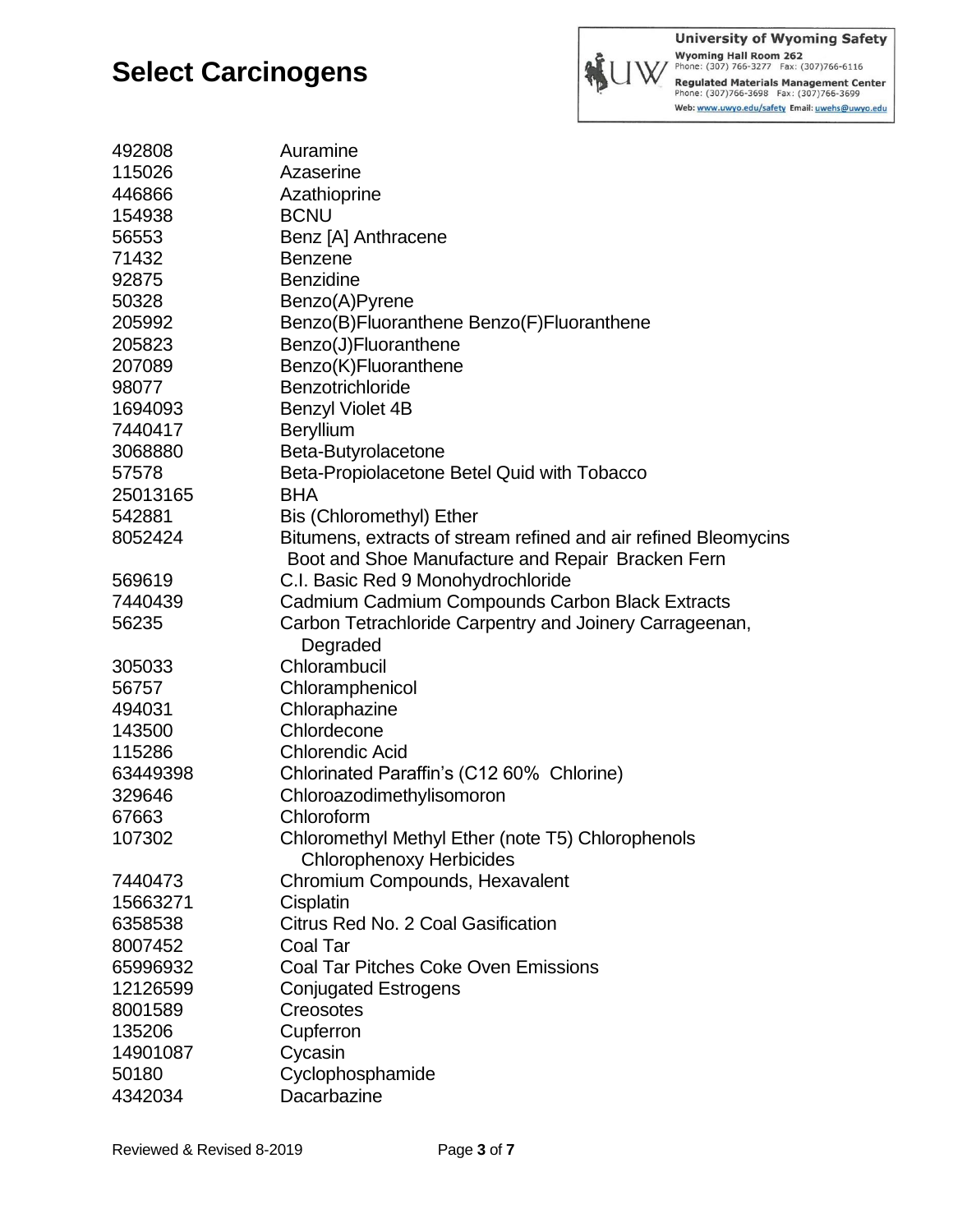

**University of Wyoming Safety** Wyoming Hall Room 262<br>Phone: (307) 766-3277 Fax: (307)766-6116 Regulated Materials Management Center<br>Phone: (307)766-3698 Fax: (307)766-3699 Web: www.uwyo.edu/safety Email: uwehs@uwyo.edu

| 20830813 | Daunomycin                                                      |
|----------|-----------------------------------------------------------------|
| 50293    | <b>DDT</b>                                                      |
| 117817   | DI (2-Ethylhexyl) Phthalate                                     |
| 191300   | Dibenzo(A,L)Pyrene                                              |
| 192654   | Dibenzo[A,E]Pyrene                                              |
| 189640   | Dibenzo[A,H]Pyrene                                              |
| 189559   | Dibenzo[A,I]Pyrene (note T6)                                    |
| 226368   | Dibenz[A,H]Acridine                                             |
| 53703    | Dibenz[A,H]Anthracene                                           |
| 224420   | Dibenz[A,J]Acridine                                             |
| 75092    | Dichloromethane                                                 |
| 1464535  | Diepoxybutane                                                   |
| 64675    | <b>Diethyl Sulphate</b>                                         |
| 56531    | Diethylstilboestrol                                             |
| 101906   | <b>Diglycidyl Resorcinol Ether</b>                              |
| 94586    | Dihydrosafrole                                                  |
| 77781    | Dimethyl Sulphate                                               |
| 79447    | Dimethylcarbamoyl Chloride                                      |
| 513371   | <b>Dimethylvinyl Chloride</b>                                   |
| 1937377  | Direct Black 38                                                 |
| 2602462  | Direct Blue 6                                                   |
| 106898   | Epichlorohydrin                                                 |
| 12510428 | Erionite Estrogens (not conjugated): Estradiol 17B              |
| 53167    | Estrogens (not conjugated): Estrone Estrogens (not conjugated): |
|          | Ethinylestradiol                                                |
| 72333    | Estrogens (not conjugated): Mestranol                           |
| 140885   | <b>Ethyl Acrylate</b>                                           |
| 62500    | <b>Ethyl Methanesulphonate</b>                                  |
| 75218    | <b>Ethylene Oxide</b>                                           |
| 96457    | Ethylene Thiourea                                               |
| 151564   | Ethyleneimine                                                   |
| 50000    | Formaldehyde Furniture and Cabinet Making Glu-P-2 (2-           |
|          | Aminodipyrido [1,2-A:3',2'-D] Imidaze)                          |
| 765344   | Glycidaldehyde                                                  |
| 126078   | Griseofulvin                                                    |
| 1317608  | Hematite Mining, underground, with exposure to radon            |
| 118741   | Hexachlorobenzene                                               |
| 319846   | Hexachlorocyclohexanes                                          |
| 680319   | Hexamethylphosphoramide                                         |
| 302012   | Hydrazine and Hydrazine Sulfate                                 |
| 122667   | Hydrazobenzene                                                  |
| 193395   | Indeno(1,2,3-CD)Pyrene Iron and Steel Founding                  |
| 9004664  | <b>Iron-Dextran Complex</b>                                     |
| 67630    | Isopropyl Alcohol manufacture, strong acid process              |
| 303344   | Lasiocarpine                                                    |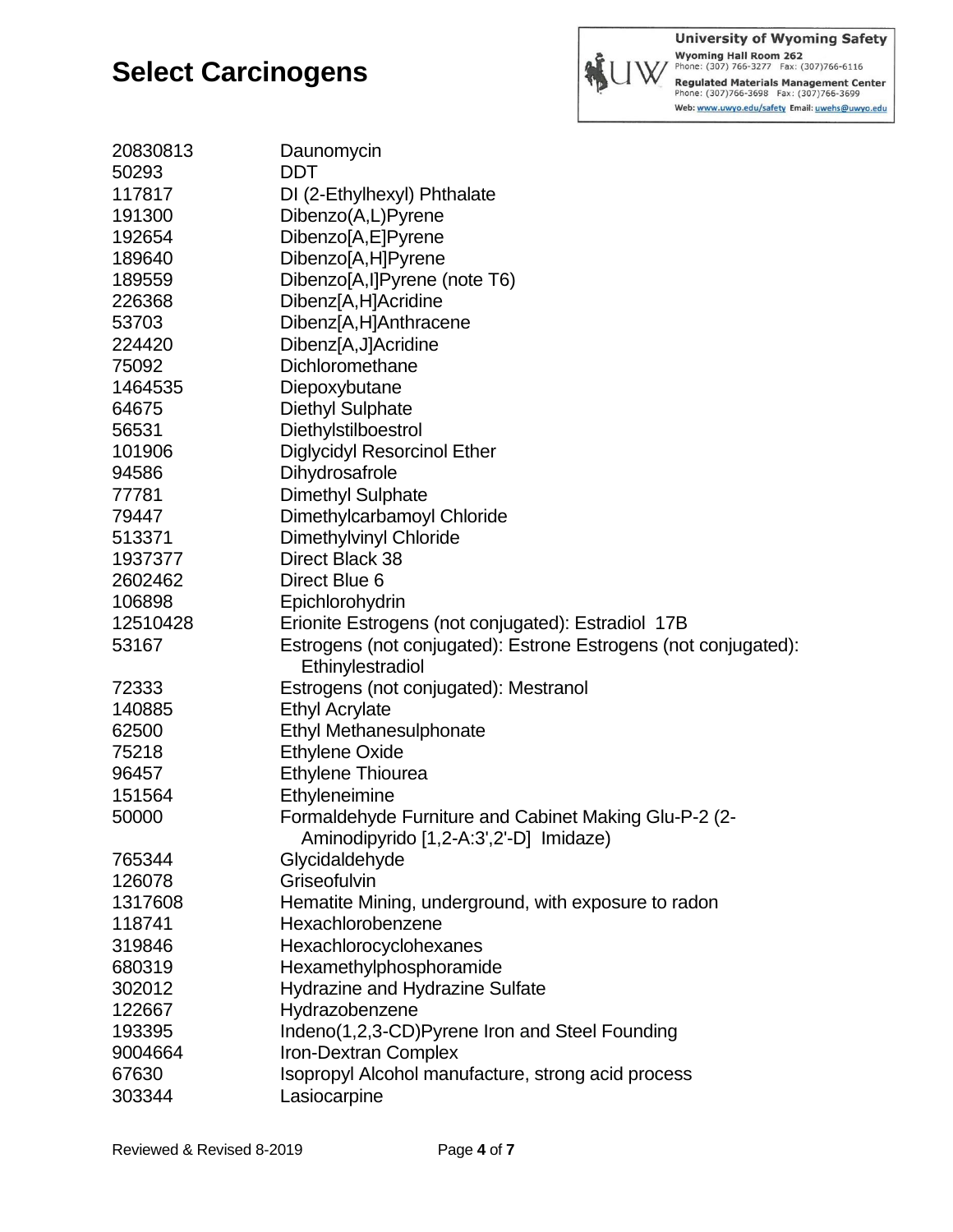

**University of Wyoming Safety** Wyoming Hall Room 262<br>Phone: (307) 766-3277 Fax: (307) 766-6116 Regulated Materials Management Center<br>Phone: (307)766-3698 Fax: (307)766-3699 Web: www.uwyo.edu/safety Email: uwehs@uwyo.edu

| 301042   | <b>Lead Acetate</b>                                                  |
|----------|----------------------------------------------------------------------|
| 7439921  | Lead and Lead Compounds, inorganic                                   |
| 7446277  | <b>Lead Phosphate</b>                                                |
| 58899    | Lindane and other                                                    |
|          | Hexachlorocyclohexane                                                |
| 632995   | Magenta Mea-Alpha-C (2-Amino-3-Methyl-9H-Pyrido [2,3-B]              |
|          | Indole)                                                              |
| 71589    | Medroxyprogestrone Acetate                                           |
| 148823   | Melphalan                                                            |
| 531760   | Merchalan                                                            |
| 298817   | Methoxasalen with UV therapy                                         |
| 66273    | Methyl Methanesulphonate Methylazoxymethanol and its acetate         |
| 56042    | Methylthiouracil                                                     |
| 443481   | Metronidazole                                                        |
| 90948    | Michler's Ketone Mineral Oils, mildly treated ineral Oils, untreated |
| 2385855  | Mirex                                                                |
| 315220   | Monocrotaline Mopp and other combined therapy                        |
| 505602   | Mustard Gas (sulfur mustard)                                         |
| 50077    | Mytomycin C                                                          |
| 613354   | N,N-'Diacetylbenzidine                                               |
| 759739   | N-Ethyl-N-Nitrosourea                                                |
| 70257    | N-Methyl-N'-Nitro-N-Nitrosoguanidine                                 |
| 614959   | N-Methyl-N-Nitrosourethane                                           |
| 684935   | N-Methyl-N-Nitrosurea                                                |
| 924163   | N-Nitrosodi-N-Butylamine                                             |
| 621647   | N-Nitrosodi-N-Propylmine                                             |
| 1116547  | N-Nitrosodiethanolamine                                              |
| 55185    | N-Nitrosodiethylamine                                                |
| 62759    | N-Nitrosodimethylamine                                               |
| 13256138 | N-Nitrosoethylvinylamine (note T4)                                   |
| 10595956 | N-Nitrosomethylethylamine                                            |
| 4549400  | N-Nitrosomethylvinylamine (note T6)                                  |
| 59892    | N-Nitrosomorpholine                                                  |
| 16543558 | N-Nitrosonornicotine                                                 |
| 100754   | N-Nitrosopiperidine                                                  |
| 930552   | N-Nitrosopyrrolidine                                                 |
| 13256229 | N-Nitrososarcosine                                                   |
| 531828   | N-[4-(5-Nitro-2-Furyl)-2-Thiazolyl]Acetamide                         |
| 3771195  | Nafenopin                                                            |
| 7440020  | Nickel Nickel Compounds Nickel Refining                              |
| 61574    | Niridazole                                                           |
| 139139   | Nitrilotriacetic Acid                                                |
| 1836755  | Nitrofen (technical grade)                                           |
| 51752    | Nitrogen Mustard                                                     |
| 55867    | Nitrogen Mustard Hydrochloride                                       |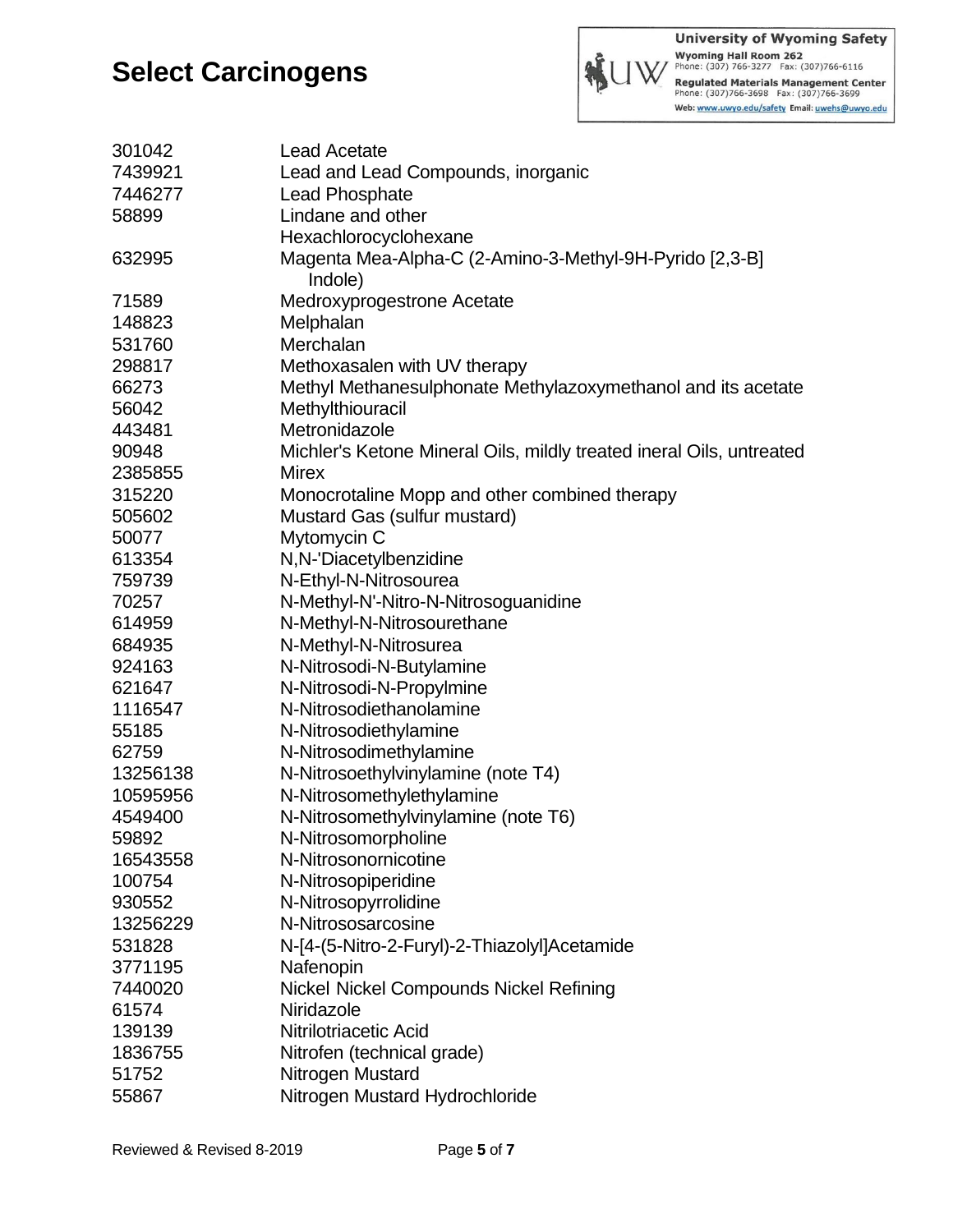

Wyoming Hall Room 262<br>Phone: (307) 766-3277 Fax: (307) 766-6116 Regulated Materials Management Center<br>Phone: (307)766-3698 Fax: (307)766-3699 Web: www.uwyo.edu/safety Email: uwehs@uwyo.edu

| 126852   | Nitrogen Mustard N-Oxide                                |
|----------|---------------------------------------------------------|
| 302705   | Nitrogen Mustard N-Oxide Hydrochloride                  |
| 68224    | Norethisterone                                          |
| 134292   | O-Anisidine Hydrochloride Oestrogen replacement therapy |
|          | Oestrogen, non-steroidal Oestrogen, steroidal           |
| 2646175  | Oil Orange SS Oral Contraceptives, combined Oral        |
|          | Contraceptives, sequential                              |
| 97563    | Ortho-Aminoazotoluene                                   |
| 90040    | Ortho-Anisidine                                         |
| 95534    | Ortho-Toluidine and O-Toluidine Hydrochloride           |
| 434071   | Oxymetholone                                            |
| 156105   | P-Nitrosodiphenylamine                                  |
| 794934   | Panfuran S (containingdihydroxymethylfuratrizine)       |
| 60093    | Para-Aminoazobenzene Para-Chloro-Ortho-Toluidine        |
| 120718   | Para-Cresidine                                          |
| 127184   | Perchloroethylene                                       |
| 62442    | Phenacetin                                              |
| 136403   | Phenazopyridine Hydrochloride                           |
| 57307    | Phenobarbital                                           |
| 63923    | Phenoxybenzamine Hydrochloride                          |
| 57410    | Phenytoin                                               |
| 36355018 | <b>Polybrominated Biphenyls</b>                         |
| 1336363  | <b>Polychlorinated Biphenyls</b>                        |
| 8001352  | <b>Polychlorinated Camphenes</b>                        |
| 3564098  | Ponceau 3R                                              |
| 3761533  | Ponceau MX                                              |
| 7758012  | Potassium Bromate                                       |
| 366701   | Procarbazine Hydrochloride                              |
| 57830    | Progestins                                              |
| 75569    | Propylene Oxide                                         |
| 51525    | Propylthiouracil                                        |
| 50555    | <b>Reserpine Rubber Industry</b>                        |
| 81072    | Saccharin                                               |
| 94597    | Safrole                                                 |
| 7446346  | <b>Selenium Sulfide</b>                                 |
| 68308349 | <b>Shale-Oils</b>                                       |
| 14464461 | Silica, Crystalline                                     |
| 132274   | Sodium Ortho-Phenylphenate Soots, Tars and Mineral Oils |
| 10048132 | Sterigmatocystin                                        |
| 18883664 | Streptozotocin                                          |
| 100425   | <b>Styrene</b>                                          |
| 96093    | <b>Styrene Oxide</b>                                    |
| 95067    | <b>Sulfallate Talc containing Asbestiform Fibers</b>    |
| 62555    | Thioacetamide                                           |
| 52244    | Thiotepa                                                |